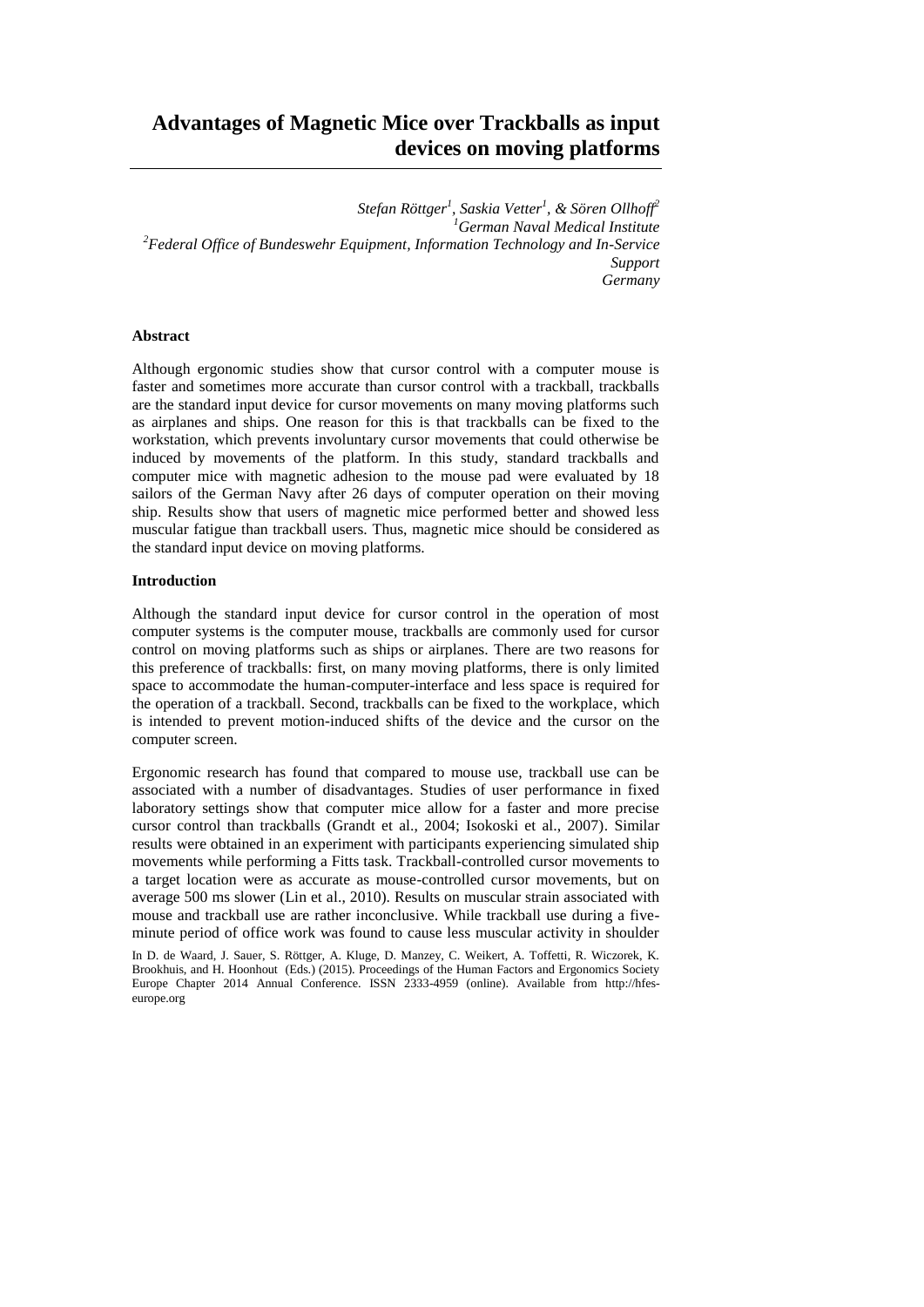and neck, it led to a higher wrist extension than mouse use. Neither of these differences was reflected in the subjective strain ratings of the study participants (Karlqvist et al., 1999).

The studies referred to above were mostly conducted in stationary environments and with rather short periods of work. The objective of the present investigation was to study performance and strain differences between mouse use and trackball use on a seagoing platform and over extended periods of time. The computer mice used in this study were secured against motion-induced shifts by magnetic adhesion to the mouse pad. This results in a certain resistance that must be overcome when starting to move the mouse. Another purpose of this study was to find out whether the computer mice thus modified would show the same advantages over trackballs as the standard devices used in previous studies.

#### **Methods**

A sample of 18 male sailors of the German Navy participated in this study. They performed their usual tasks with a computer system in the Combat Information Centre (CIC) of a German frigate (for an example of typical workstations in a CIC see figure 1).

Tasks included the radar-based detection and classification of airplanes and vessels, acquisition of potential threads, thread engagement and weapon control. Type of input device was manipulated in a between subjects design. Ten participants used a recessed trackball and eight participants used an optical mouse as input device. Inside their housing, the mice were equipped with neodym magnets that provided adhesion to ferromagnetic mouse pads. Special care was taken to keep the magnetic adhesion and thus the necessary force to overcome the adhesion when moving the mouse as low as possible. Participants tested their input device for a period of 26 days during transit voyages and a weapon exercise. The mean duration of consecutive computer operation was four to six hours each day. Wave heights during the trial period were between 0.5 and 4 metres.

After the end of the trial period, participants gave their subjective evaluation of the input device on a seven-point rating scale with the questionnaire from ISO 9241- 420, appendix D.1. This questionnaire contains items regarding the performance in cursor control (speed, accuracy, smoothness of cursor movements), the difficulty of operating the device (force, effort), and fatigue of fingers, wrist, arm, shoulder and neck. Higher ratings in this questionnaire indicate a better evaluation. Two additional scales of the questionnaire with summary ratings (overall satisfaction and usability) were not considered in the analysis because they contain no additional information beyond the specific items on performance, difficulty and muscular fatigue.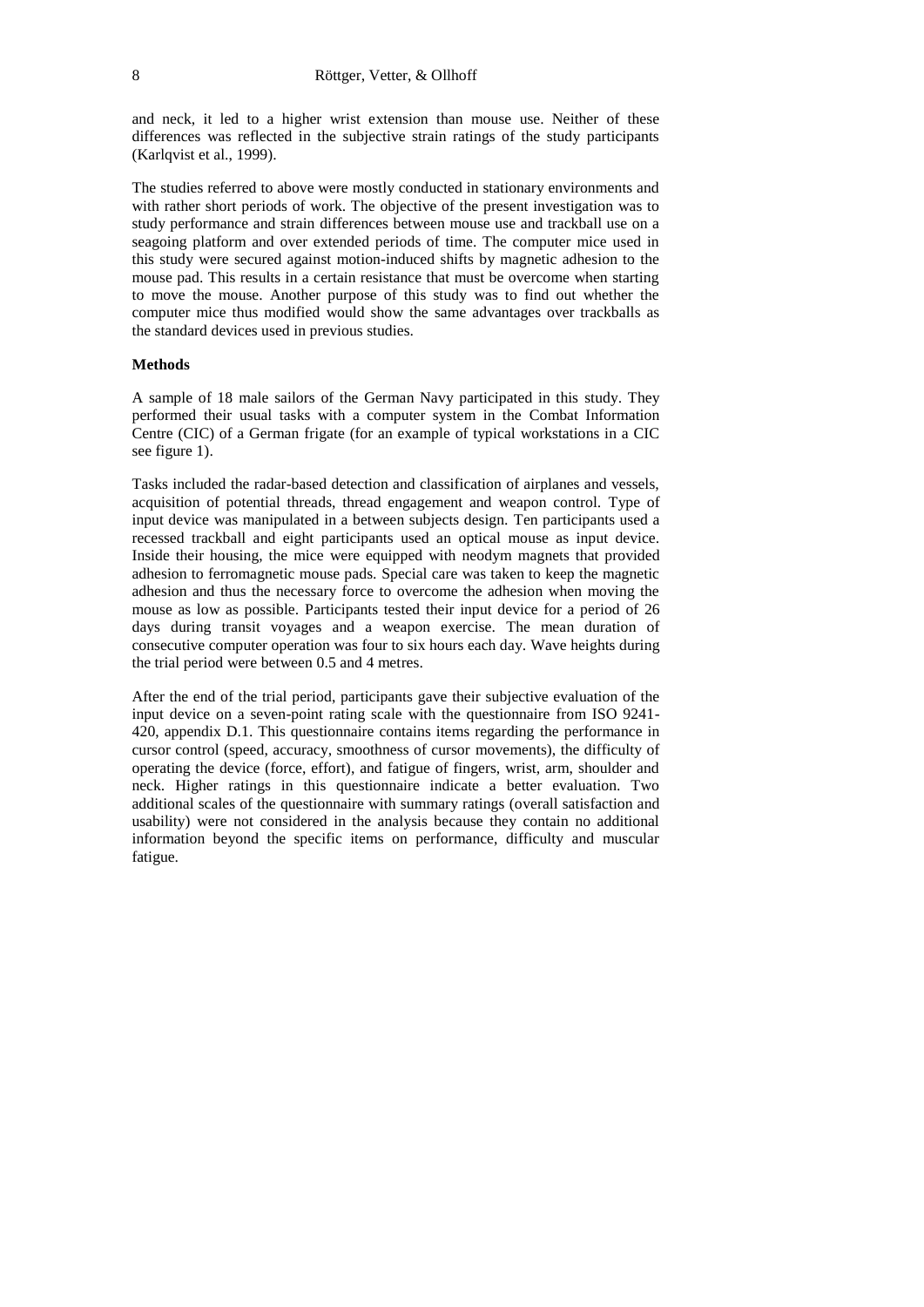

*Figure 1. Typical workstations in a Combat Information Centre of a German frigate. Note the recessed trackball at the bottom of the picture. © Bundeswehr.*

Ratings of mouse and trackball users were compared with t-tests for independent samples. Due to the multiple testing, a Šidàk-correction (Abdi, 2007) was applied and the test-wise alpha level was set to .0051 in order to keep the family-wise alpha level at 0.05.

#### **Results**

Means, standard deviations and test statistics of all items are displayed in table 1. Results regarding performance, difficulty and muscular fatigue are summarized below the table. In the box plots used for graphical data representation, horizontal bars indicate the median of the distribution. Boxes cover the central 50% of the data range and vertical lines cover observed values of up to 1.5 times the central data range. Individual values beyond that point are represented by dots.

# *Performance*

The distribution of the performance ratings is illustrated in figure 2. The magnetic mouse received significantly better mean ratings on all performance items of the questionnaire, i.e. speed (6.4 vs. 2.5, p <. 001), accuracy (6.3 vs. 4.2, p <. 001) and smoothness of movements  $(5.8 \text{ vs. } 3.4, \text{ p} < 0.001)$ .

#### *Difficulty*

The data of the difficulty ratings are depicted in figure 3. For a more intuitive comprehension of the plot, values were reflected to have higher levels of force and effort indicated by higher values. Mouse users reported significantly more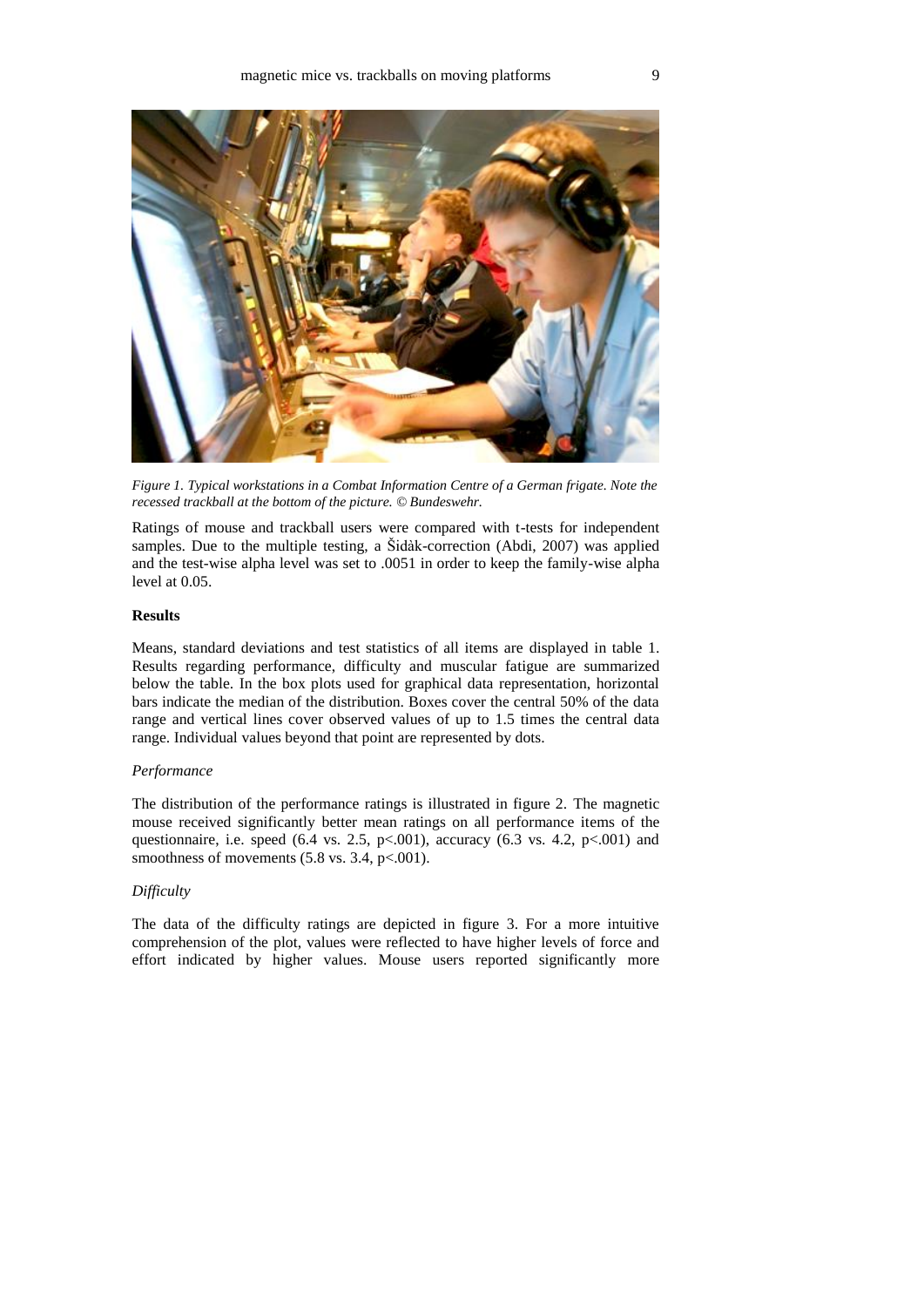comfortable levels of force required in the use of their input device (5.8 vs. 3.4, p=.003). The average effort ratings did not differ significantly (p>.0051).

|                         | <b>Magnetic Mouse</b> |           | <b>Trackball</b> |           | t-test |      |          |
|-------------------------|-----------------------|-----------|------------------|-----------|--------|------|----------|
| <b>Item</b>             | М                     | <b>SD</b> | М                | <b>SD</b> | t      | df   | p        |
| 1. Force                | 5.8                   | 1.3       | 3.4              | 1.5       | 3.58   | 15.9 | .0025    |
| 2. Smoothness           | 5.8                   | 0.9       | 3.4              | 1.1       | 5.08   | 16.0 | .0001    |
| 3. Effort               | 6.0                   | 1.8       | 3.2              | 1.9       | 3.20   | 15.6 | .0057    |
| 4. Accuracy             | 6.3                   | 0.7       | 4.2              | 1.2       | 4.44   | 14.7 | .0005    |
| 5. Speed                | 6.4                   | 0.7       | 2.5              | 1.7       | 6.43   | 12.8 | > 0.0001 |
| 6. Satisfaction         | 6.5                   | 0.8       | 2.3              | 1.4       | 8.05   | 14.2 | > 0.0001 |
| 7. Overall usability    | 6.4                   | 0.7       | 3.5              | 1.6       | 4.92   | 13.1 | .0003    |
| 8. Fatigue of finger    | 6.5                   | 0.9       | 2.9              | 1.3       | 6.89   | 15.9 | > 0.0001 |
| 9. Fatigue of wrist     | 6.4                   | 0.7       | 2.9              | 1.7       | 5.91   | 13.0 | > 0.0001 |
| 10. Fatigue of arm      | 6.0                   | 0.9       | 3.6              | 1.7       | 3.79   | 14.3 | .0019    |
| 11. Fatigue of shoulder | 6.0                   | 1.2       | 3.8              | 1.9       | 2.96   | 15.2 | .0096    |
| 12. Fatigue of neck     | 5.9                   | 1.6       | 3.3              | 2.1       | 2.91   | 16.0 | .0102    |

*Table 1: Descriptive and inferential statistics of mean ratings of trackball and magnetic mouse.*

*Notes. M: Mean rating on a scale from 1-7. SD: standard deviation. t: test-statisticof t-test. df: degrees of freedom, corrected for inequalities of variances. p: significance. The table contains questionnaire data in their original form, with higher values consistently indicating more positive evaluations (e.g. less fatigue, more accuracy).*



*Figure 2. Boxplot of performance ratings of mouse users and trackball users. Significant differences (p<.0051) are marked with an asterisk. Higher values denote better performance*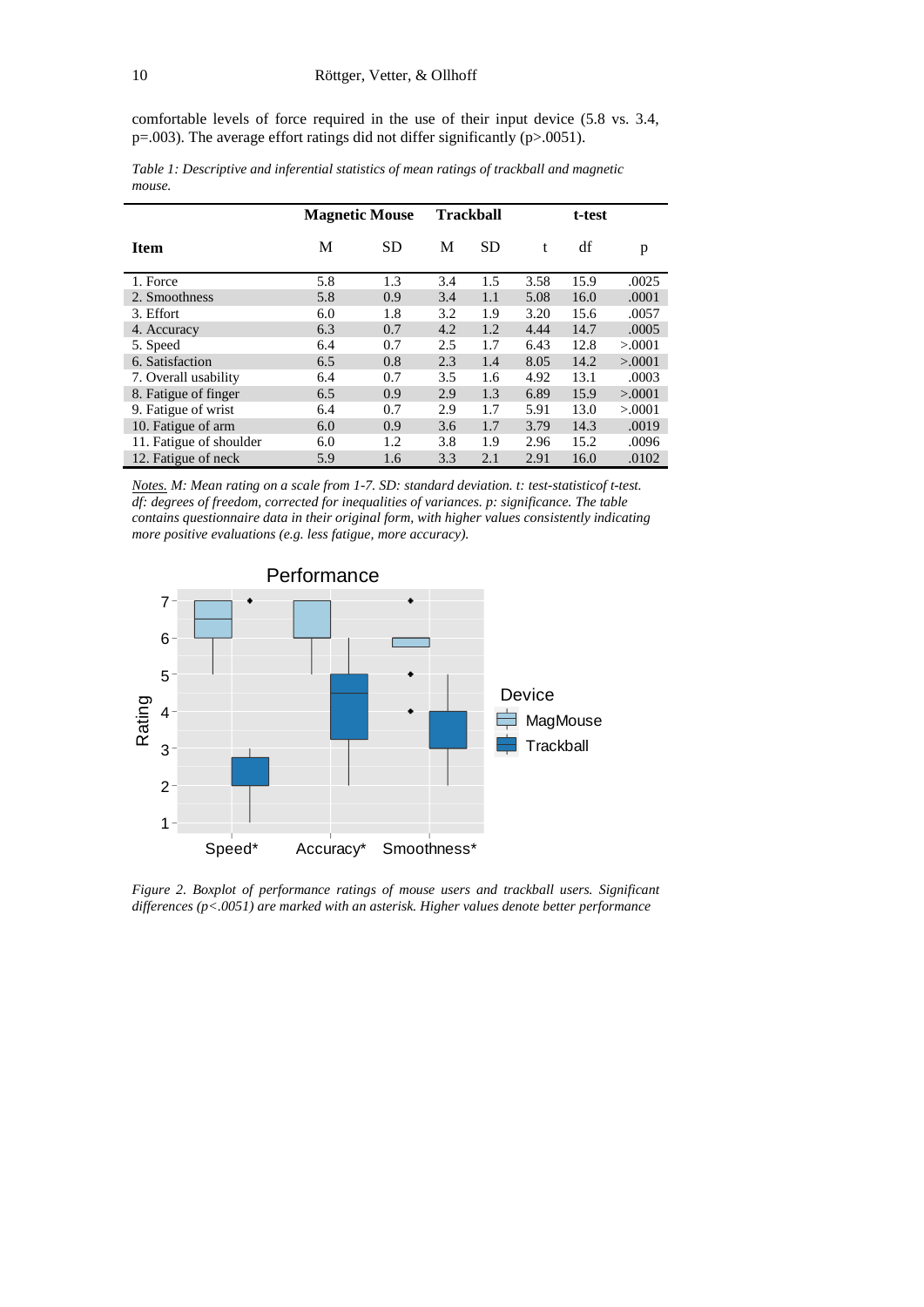

*Figure 3. Boxplot of difficulty ratings of mouse users and trackball users. Data were mirrored for graphical depiction, higher values indicate higher levels of force and effort. Significant differences (p<.0051) are marked with an asterisk.*



*Figure 4. Boxplot of fatigue ratings of mouse users and trackball users. Data were mirrored for graphical depiction, higher values indicate higher levels of fatigue. Significant differences (p<.0051) are marked with an asterisk.*

# *Fatigue*

An overview over the reflected fatigue ratings of mouse and trackball users can be found in figure 4. Significantly less fatigue, as indicated by better and thus higher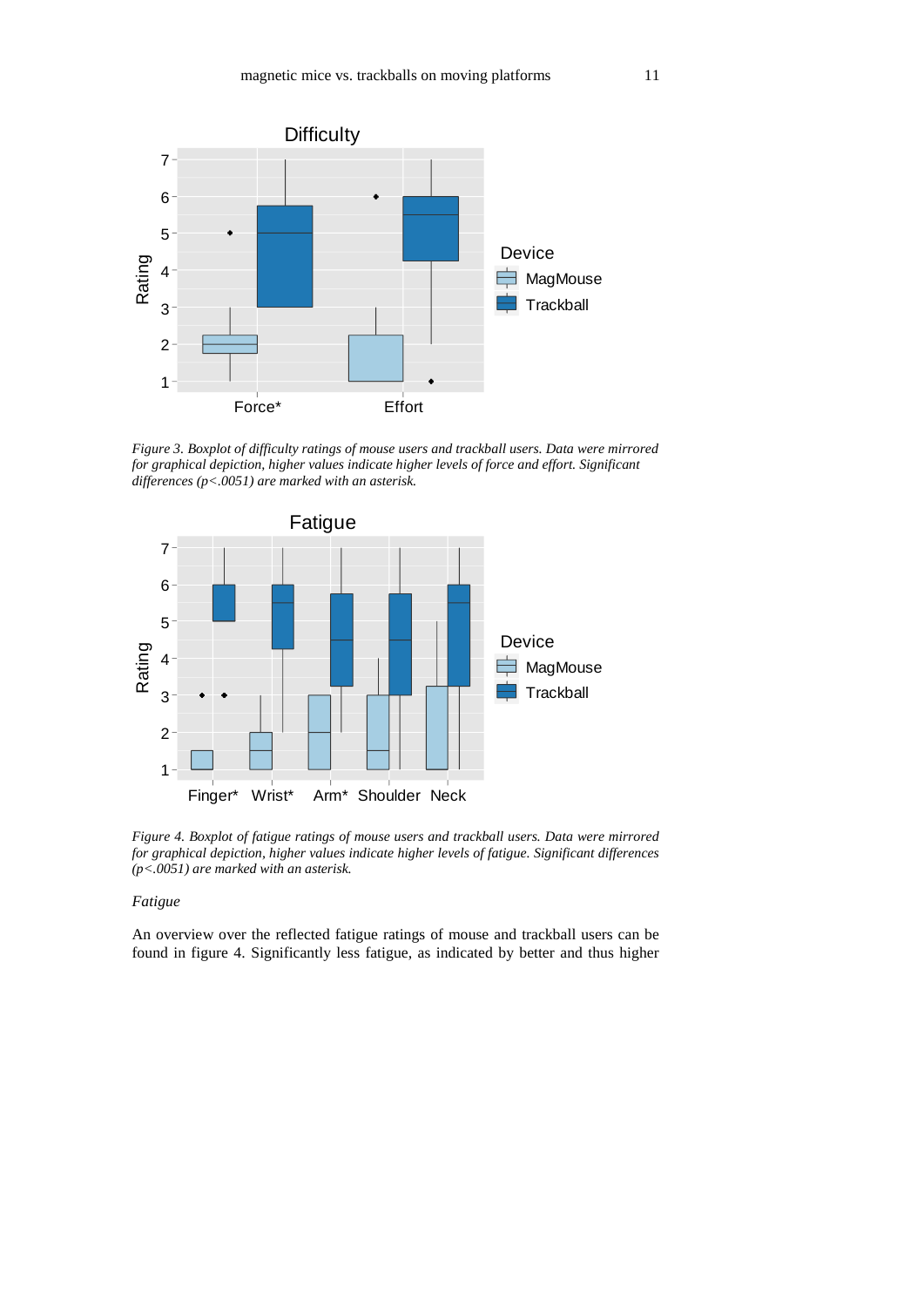ratings in the questionnaire, were found for fingers (6.5 vs. 2.9, p<.001), wrist (6.4 vs. 2.9,  $p<.001$ ) and arm (6.0 vs. 3.6,  $p=.002$ ) of mouse users. No significant difference was found for experienced fatigue in shoulder and neck (p>.0051).

# **Conclusion**

This paper presented a field study on the consequences of cursor control with trackballs and magnetic mice. Compared to laboratory investigations of this topic, we could exercise rather little experimental control.

Although the tasks accomplished with magnetic mice and the trackballs were reported to be similarly demanding, they were not identical. And we could reasonably assume, but not assure that the participants of the mouse group and the trackball group had the same level of proficiency in computer operation. Thus, the internal validity of our study is lower than that of laboratory investigations.

However, our study was conducted to add results with a higher external validity to the literature on mouse use and trackball use. To this end, the investigation was carried out on a moving ship, with the actual tasks of operators, over an extended period of 26 days with 4-6 hours of consecutive computer operation each day. Under these circumstances, the previously reported performance advantages of mice over trackballs (Grandt et al., 2003; Isokoski et al., 2007; Lin et al., 2010) were replicated with mice that were magnetically secured against involuntary movements. Despite the necessity to overcome the magnetic adhesion of the mice when starting to move them, the data show that use of a magnetic mouse still leads to less muscular strain of the operators than the use of a trackball.

Interestingly, the differences in experienced muscular strain found in our study did not occur in the study of Karlqvist et al. (1999), which is most probably owed to the much shorter task duration of only 15 minutes in that study. Another noteworthy pattern of results is that the strain difference between mouse and trackball becomes the smaller the more distal the rated body part is from the input device. Based on informal observations, we assume that the higher strain of fingers and wrist is caused by the fact that these parts of the body have to move more often and to cover longer distances to produce the same cursor movement on the screen with a trackball as compared to a mouse.

To sum up, it can be concluded that the use of magnetic mice instead of trackballs is beneficial for operators' performance, for their health and thus for their long-term work capability. Designers of computer workstations for moving platforms should consider magnetic mice as the standard input device for cursor control and should be aware that the advantage of trackballs in modest space requirement trades off with disadvantages in operator strain and performance.

#### **References**

Abdi, H. (2007). The Bonferonni and Šidák Corrections for Multiple Comparisons. In N. Salkind (Ed.) *Encyclopedia of Measurement and Statistics* (pp. 103-107). Sage, Thousand Oaks (CA).